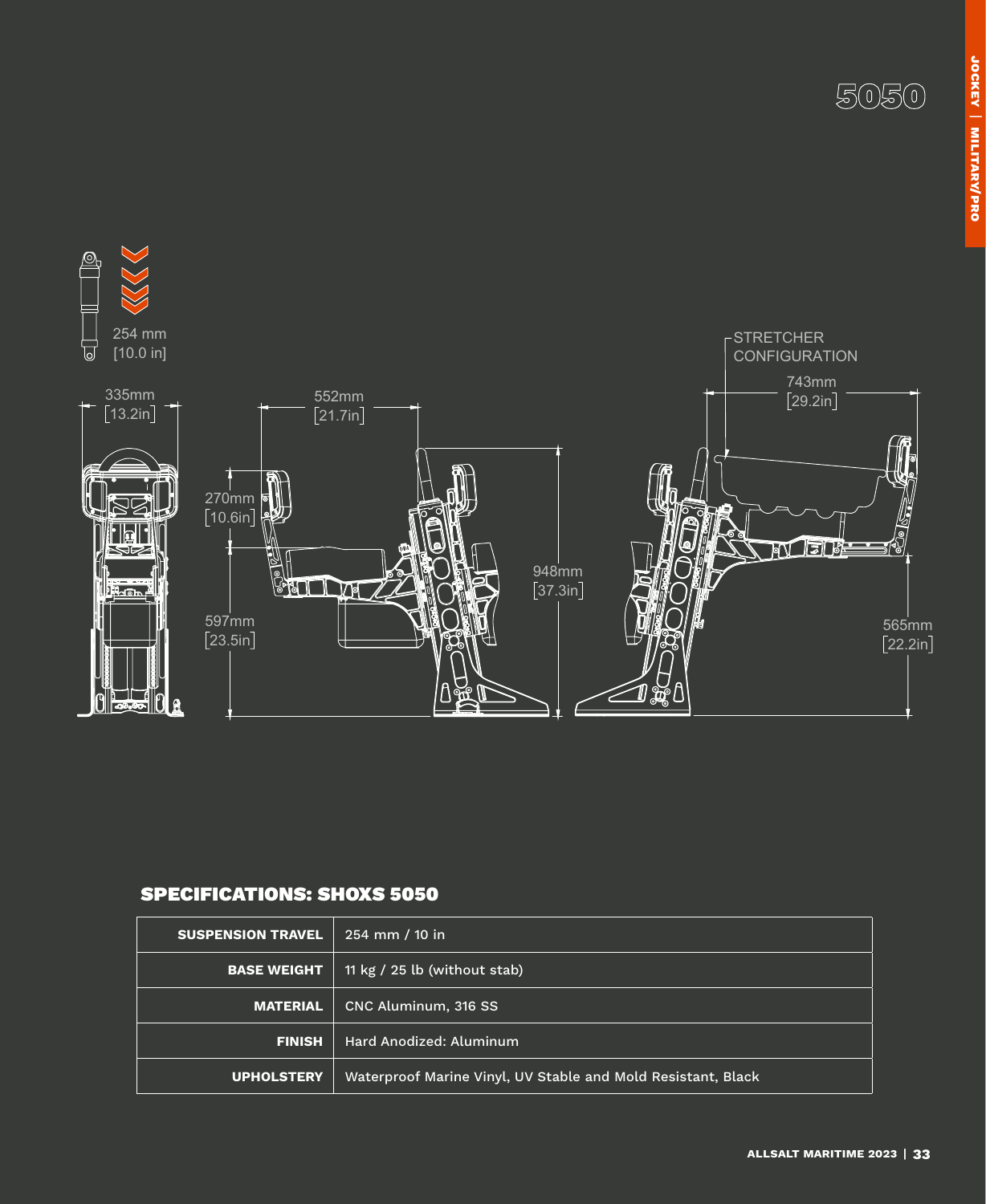## MSRP PRICING (\$USD) MIL/PRO JOCKEY SEATS

 $\checkmark$  = option selected

## **SHOXS** 5005/5050

Clear anodized metal Black upholstery



| <b>Config</b><br>No. | <b>Height</b><br><b>Adjust</b> | <b>Fore/Aft</b> | <b>Front</b><br>Grab<br><b>Handle</b> | <b>Front</b><br><b>Storage</b><br><b>Bag</b> | <b>Rear</b><br><b>Storage</b><br><b>Bag</b> | <b>Stretcher</b><br><b>Extension</b> | <b>MSRP</b><br>(USD) |
|----------------------|--------------------------------|-----------------|---------------------------------------|----------------------------------------------|---------------------------------------------|--------------------------------------|----------------------|
| 202002               |                                |                 |                                       |                                              |                                             |                                      | \$8,420              |
| 203009               |                                |                 | $\checkmark$                          |                                              | $\checkmark$                                |                                      | \$9,110              |
| 202882               |                                |                 |                                       | $\checkmark$                                 |                                             |                                      | \$8,890              |
| 202883               |                                |                 | $\checkmark$                          | $\checkmark$                                 |                                             |                                      | \$9,110              |
| 201804               |                                |                 | $\checkmark$                          |                                              |                                             |                                      | \$8,640              |
| 201902               |                                |                 | $\checkmark$                          |                                              |                                             | $\checkmark$                         | \$8,800              |
| 202733               |                                |                 | $\checkmark$                          |                                              | $\checkmark$                                | $\checkmark$                         | \$9,270              |
| 202735               |                                |                 |                                       | $\checkmark$                                 | $\checkmark$                                |                                      | \$9,370              |
| 202736               |                                |                 |                                       | $\checkmark$                                 |                                             | $\checkmark$                         | \$9,050              |
| 202734               |                                |                 |                                       | $\checkmark$                                 | $\checkmark$                                | $\checkmark$                         | \$9,520              |
| 202737               | $\checkmark$                   | $\checkmark$    |                                       |                                              |                                             |                                      | \$10,260             |
| 202738               | $\checkmark$                   | $\checkmark$    | $\checkmark$                          |                                              |                                             |                                      | \$10,670             |
| 202739               | $\checkmark$                   | $\checkmark$    |                                       | $\checkmark$                                 |                                             |                                      | \$10,730             |
| 202740               | $\checkmark$                   | $\checkmark$    | $\checkmark$                          | $\checkmark$                                 |                                             |                                      | \$11,140             |
| 203010               | $\checkmark$                   | $\checkmark$    | $\checkmark$                          |                                              | $\checkmark$                                |                                      | \$11,140             |
| 202742               | $\checkmark$                   | $\checkmark$    | $\checkmark$                          |                                              |                                             | $\checkmark$                         | \$10,820             |
| 202741               | $\checkmark$                   | $\checkmark$    | $\checkmark$                          |                                              | $\checkmark$                                | $\checkmark$                         | \$11,300             |
| 202743               | $\checkmark$                   | $\checkmark$    |                                       | $\checkmark$                                 | $\checkmark$                                |                                      | \$11,210             |
| 202744               | $\checkmark$                   | $\checkmark$    |                                       |                                              |                                             | $\checkmark$                         | \$10,890             |
| 202745               | $\checkmark$                   | $\checkmark$    |                                       |                                              | $\checkmark$                                | $\checkmark$                         | \$11,360             |